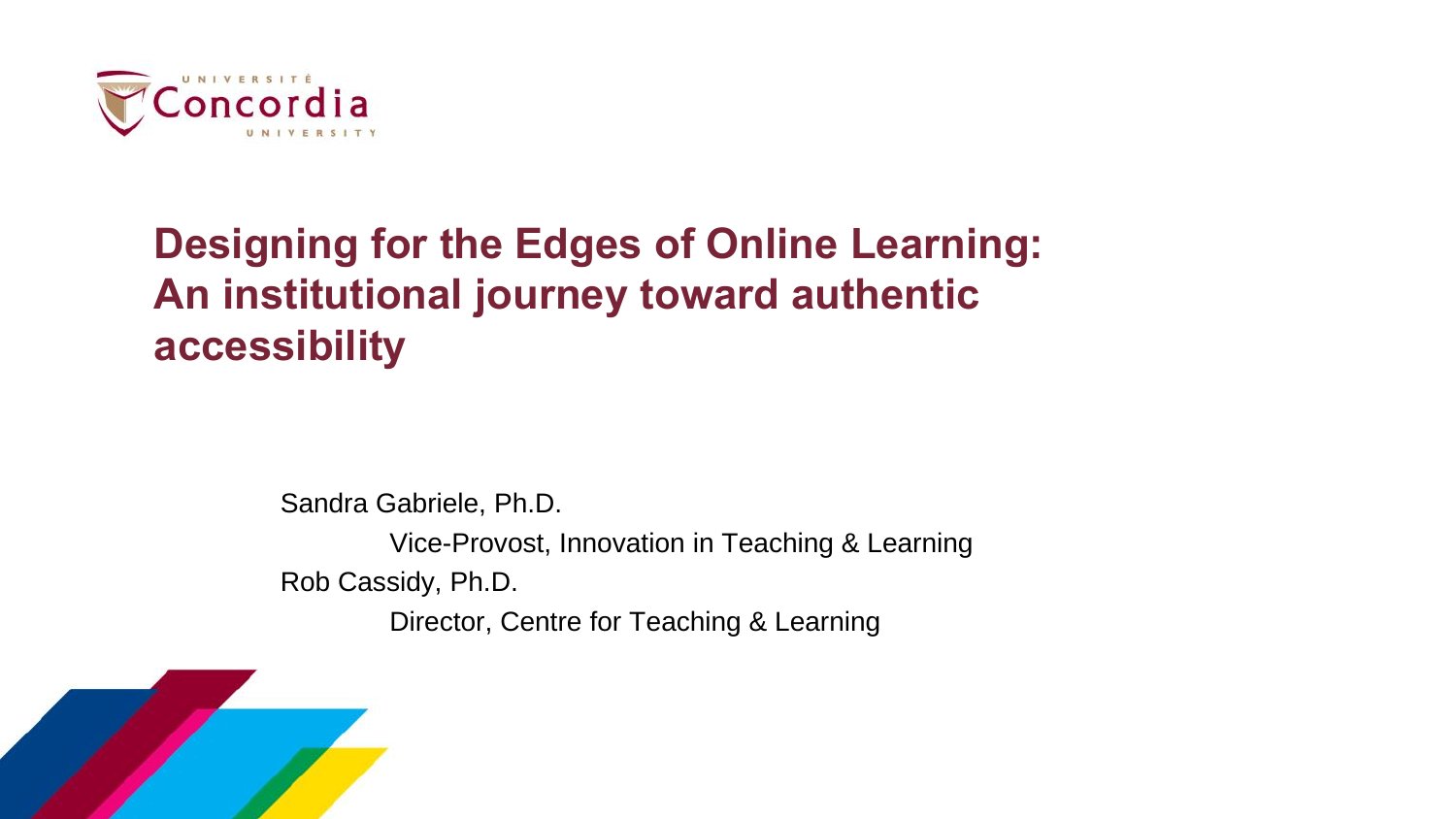### **How do we move away from accommodation within our systems of learning to "authentic accessibility"?**

Levin, J. (2007). *Nontraditional students and community colleges: The conflict of justice and neoliberalism*. Springer.

Lee, K. (2017). Rethinking the accessibility of online higher education: A historical review. *The Internet and Higher Education*, *33*, 15-23.

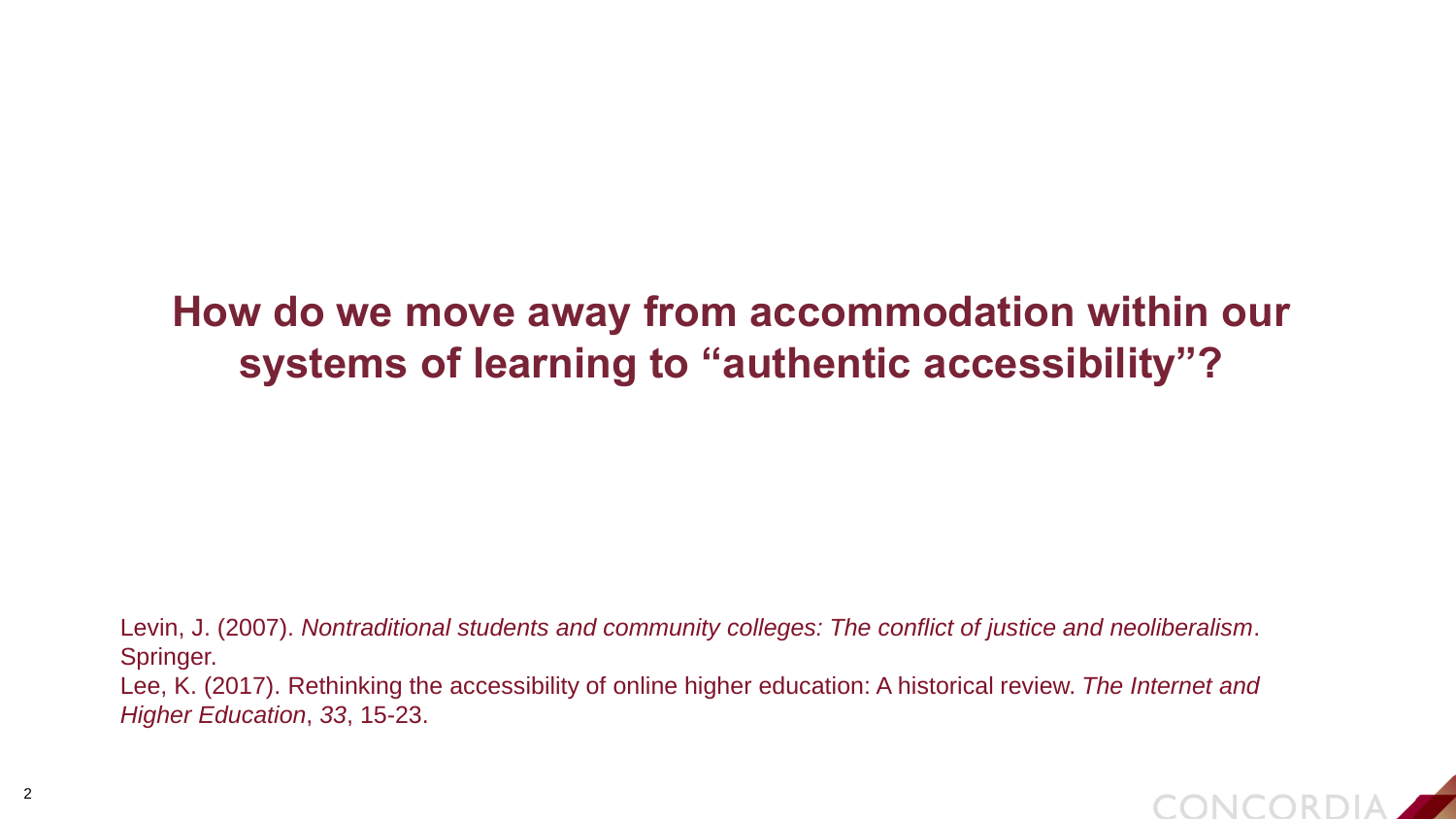## **Institutional Context 2017**

- Access Centre for Students with Disabilities (ACSD)
- Office of Rights & Responsibilities, Ombudsperson
- Vice-Provost, Teaching & Learning  $\rightarrow$  Vice-Provost, Innovation in T&L
- Vice-Provost, Faculty Relations
- Indigenous Directions Leadership Group
- eAccess project submitted

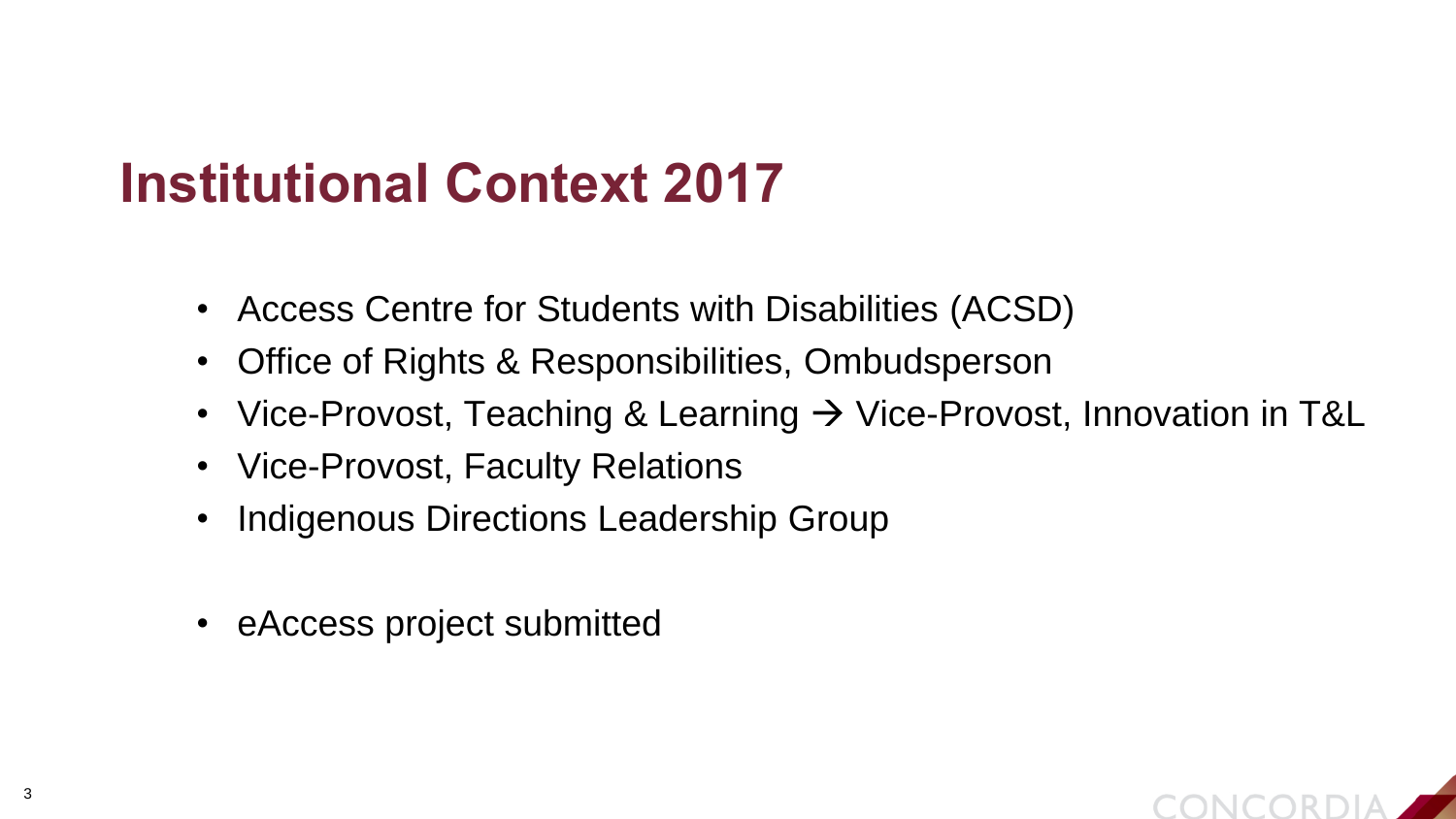# **eAccess: Expanding Accessibility in our Digital Learning Environments for Post-Secondary students**

- Consortium of 3 universities, 2 colleges, 1 accessibility research network
- 4 pillars:
	- Audit of digital learning environments
	- Compliance tool(s)
	- Learning modules for faculty
	- Knowledge Exchange

### from 'negligence' to 'compliance'

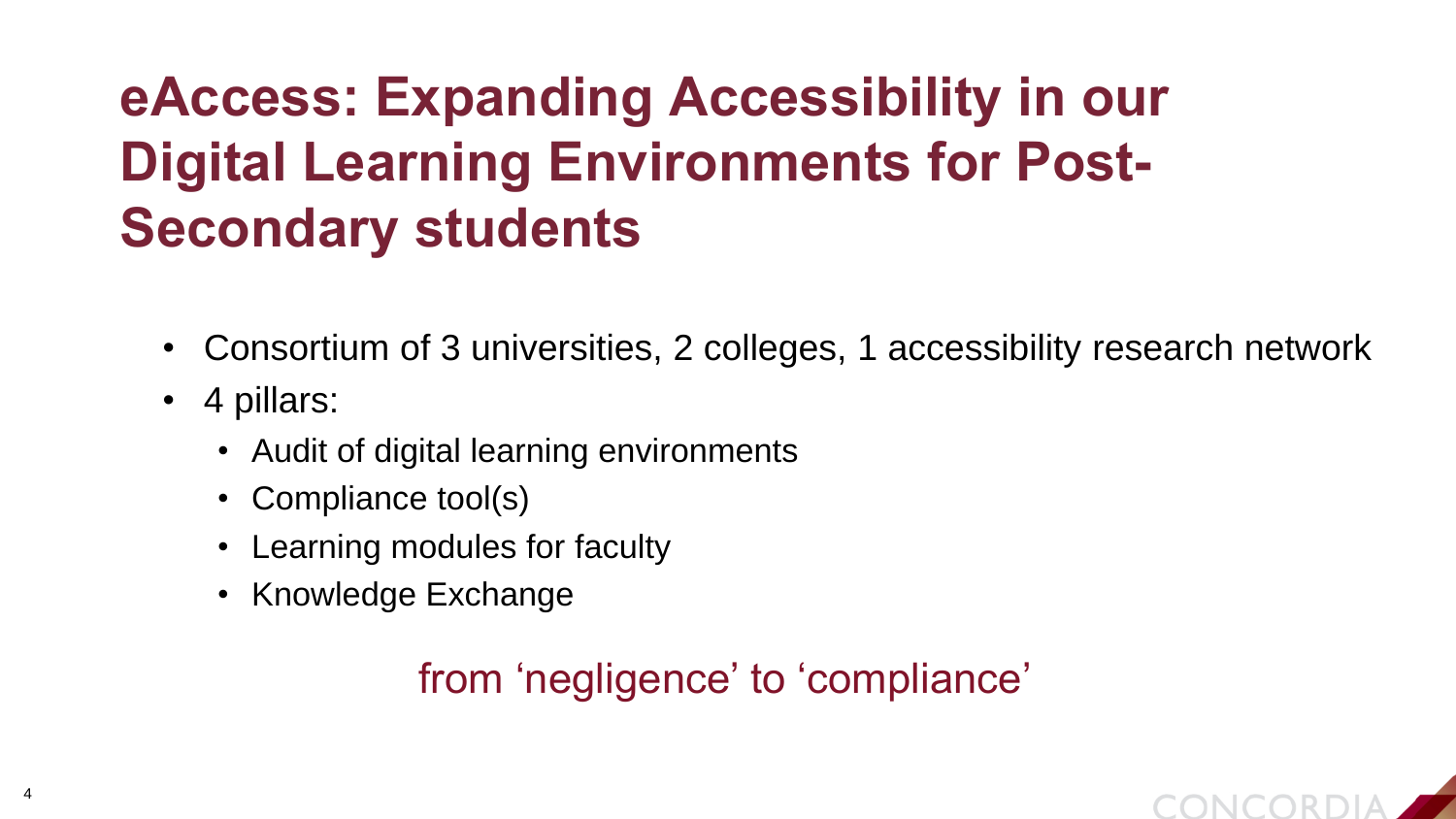## **Institutional Context 2019**

- ACSD + CTL
- Indigenous Directions Action Plan
	- decolonize our campus, indigenize our curricula
	- land-based pedagogies
- VP, Faculty Relations → VP, Faculty Development & Inclusion
- Campus-wide initiative regarding Equity, Diversity and Inclusion
	- 2020: review of Accessibility policies
- Digital Strategy user-centred design model
- WCAGS 2.0 legislation (Conseil du Trésor)
- eAccess, year 1 completed

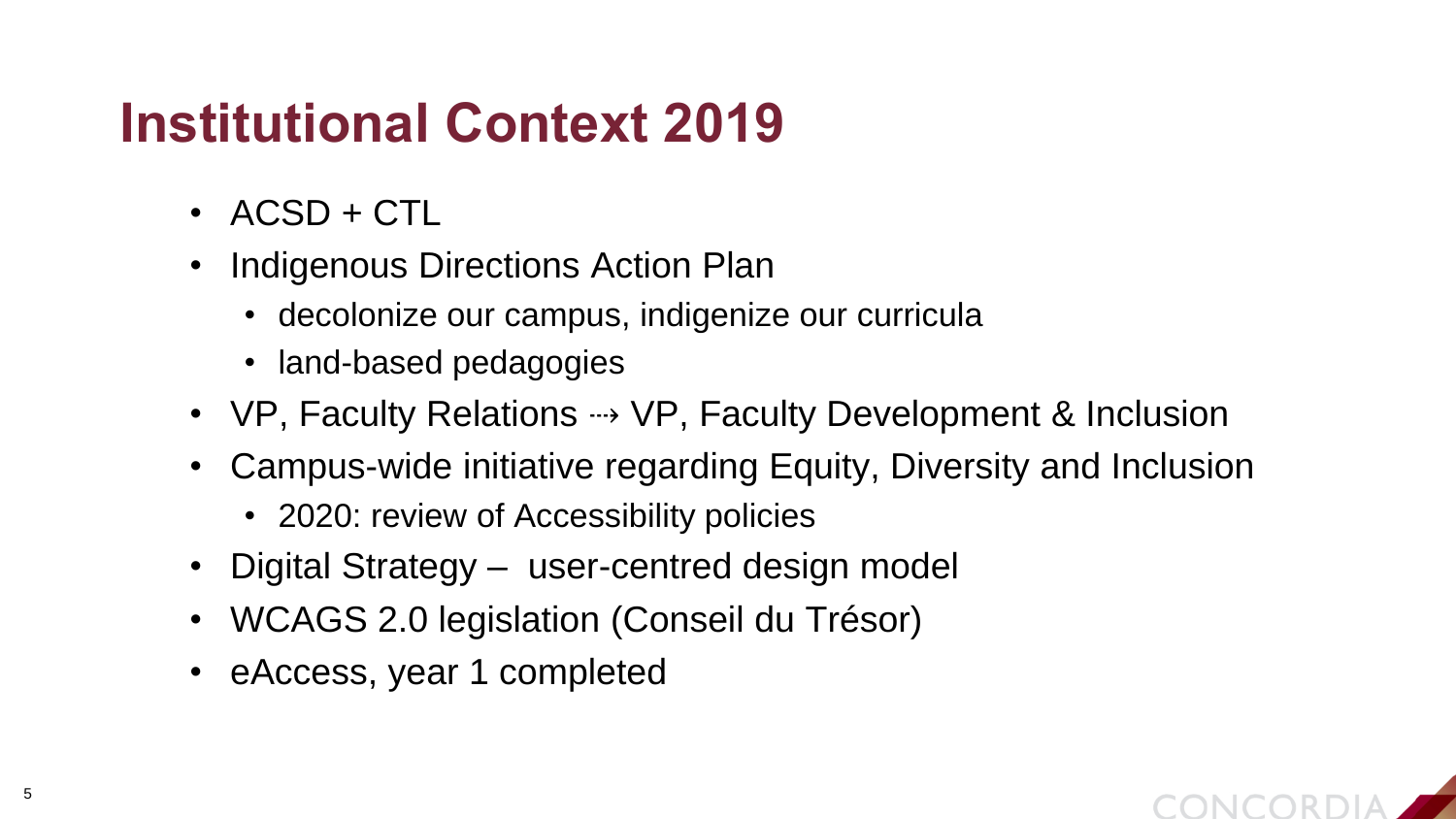

# **From compliance to 'authentic**

# **accessibility'**

- Accommodation model
	- design for 'the middle' (norm)
	- exceptions to the norm trigger 'special treatment' protocols
- Student as deviant
- Compliance with law, regulations

Authentic accessibility emphasizes creating enabling environments that favour success for all

Jutta Treviranus, 2019 Graphic used with permission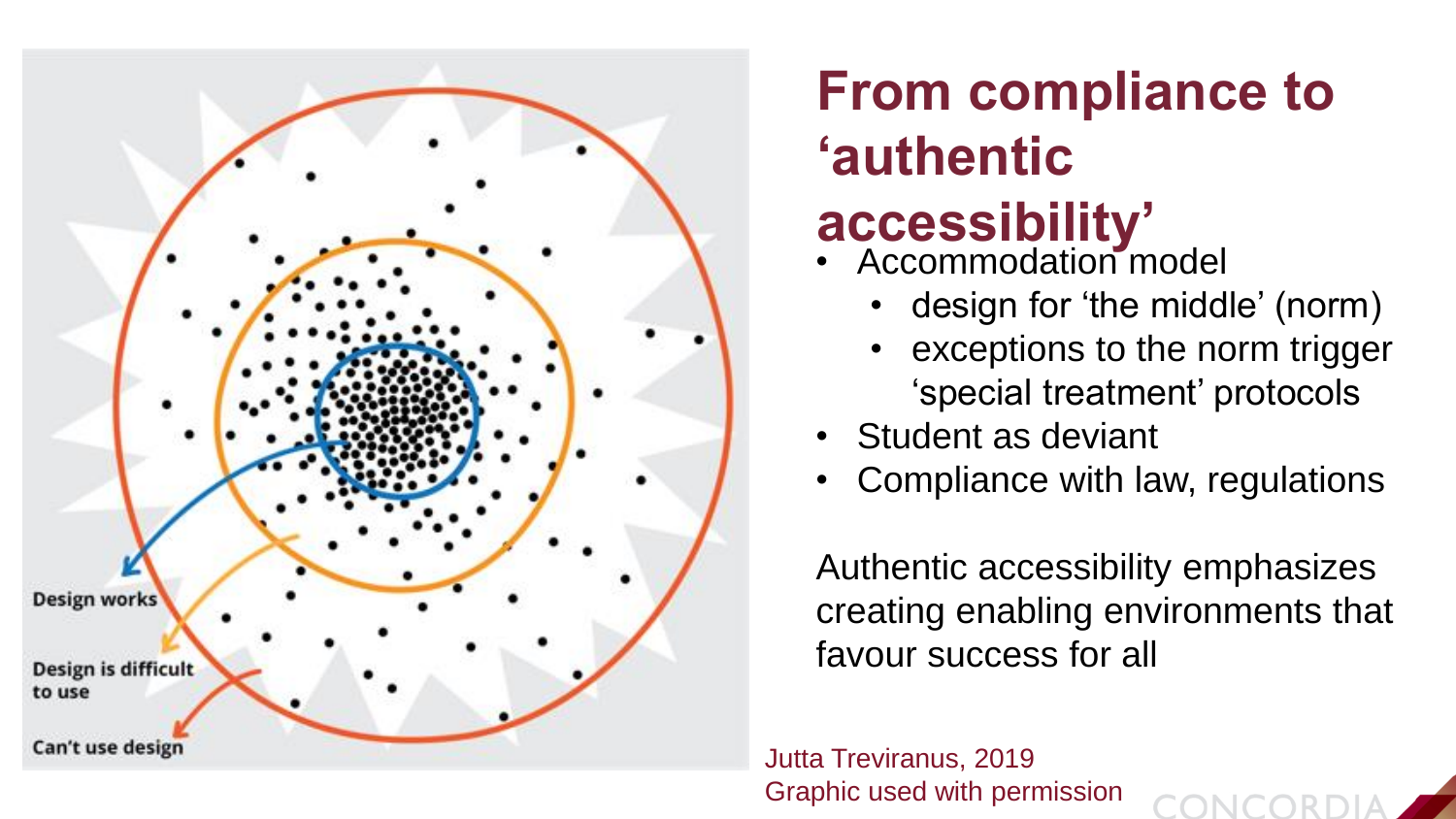## **The view from the edge**



Design from the centre: ↓ Flexibility ↓ Extensibility ↓ Resilience & Responsiveness

Jutta Treviranus, 2019

Slide used with permission

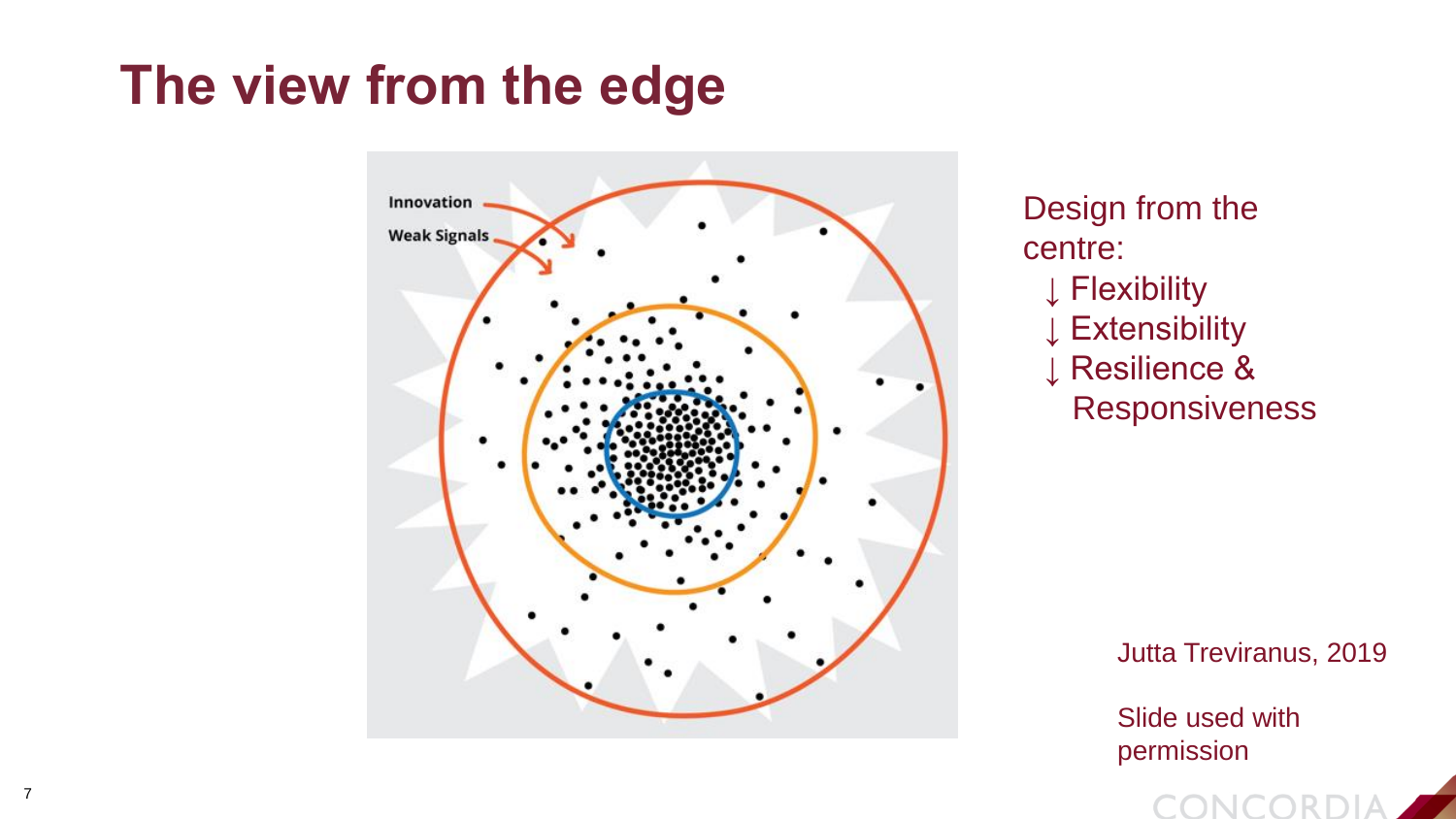## **Designing from the edges (inclusive design)**

- Design from the edges and the middle "norm" is already captured
- Social model pushes access, rather than pull (i.e., request accommodations)
- **Environment continually disables students**
- **Unexpected accessibility emerges:** 
	- Students from all sorts of backgrounds benefit
- Change the terms about why we should design from the edges:

"Let's stop talking only about the disability argument and adopt a completely different mind-set, one that doesn't come with the negative emotional valence associated with disabilities [because of the compliance framework]"

Tobin, T. J., & Behling, K. T. (2018). *Reach everyone, teach everyone: Universal design for learning in higher education*. West Virginia University Press. p. 75.

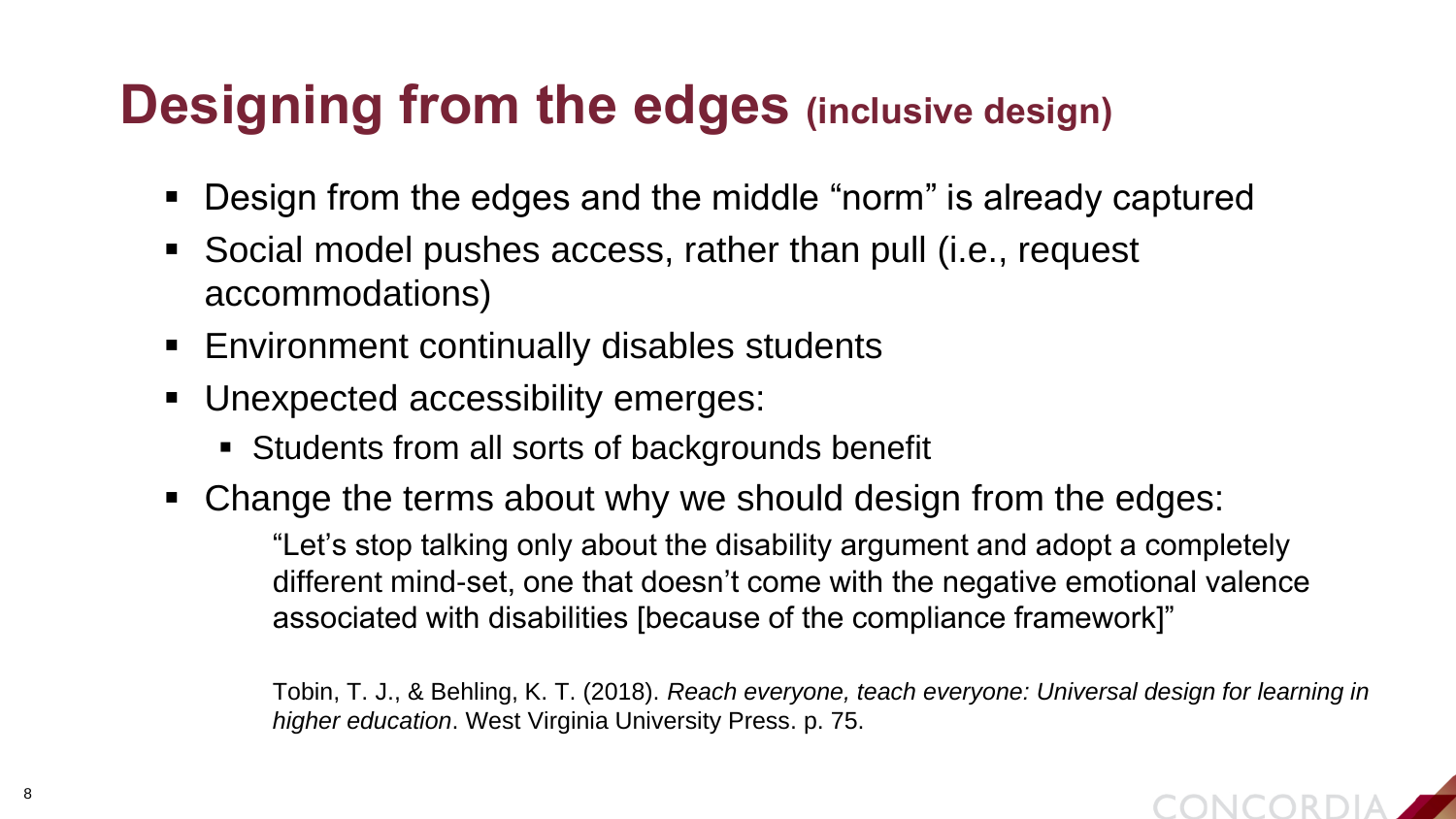# **An institutional roadmap for how to design from the edges as an institution**

- **User-centred** 
	- What are faculty needs?
	- What are student needs?
	- What resources are required?
		- Inclusive design is actually more efficient & cost-effective in the long run but requires cooperation across service units
- What are inclusive practices will best serve our campus?
	- Course recordings
	- UDL
	- Coordination across student services medical notations, etc